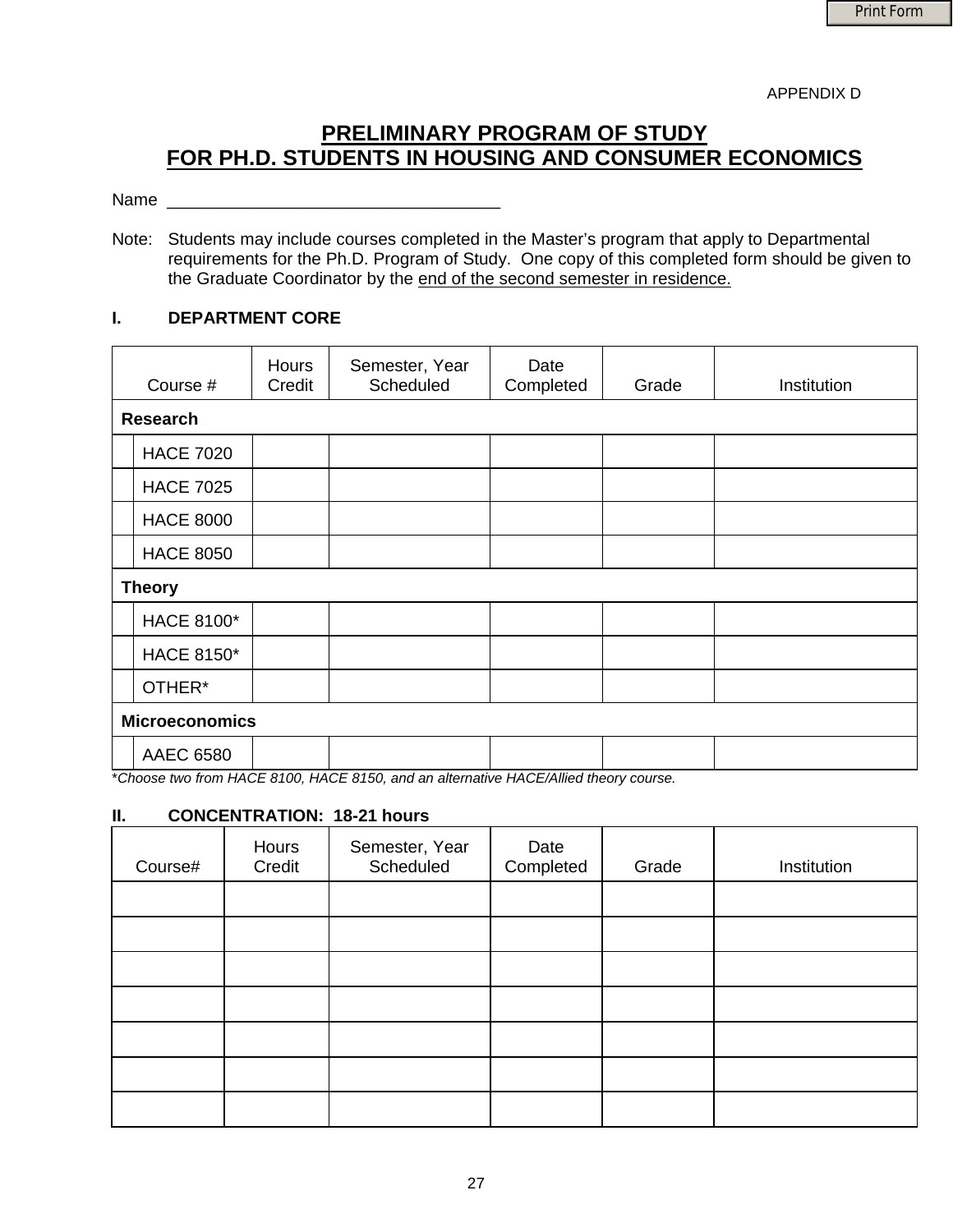# **III. SUPPORTING AREA: 9-12 hours from HACE and/or other related departments.**

| Course #<br>and Title | Hours<br>Credit | Semester, Year<br>Scheduled | Date<br>Completed | Grade | Institution |
|-----------------------|-----------------|-----------------------------|-------------------|-------|-------------|
|                       |                 |                             |                   |       |             |
|                       |                 |                             |                   |       |             |
|                       |                 |                             |                   |       |             |
|                       |                 |                             |                   |       |             |

**IV. STATISTICS AND DISSERTATION:** 9-12 hours of statistics excluding STAT 6210 & 6220 (STAT 6210, 6220 required at M.S. level) plus 9 hours of HACE 9300 for a total of 18 or more.

| Course #<br>and Title | Hours<br>Credit | Semester, Year<br>Scheduled | Date<br>Completed | Grade | Institution |
|-----------------------|-----------------|-----------------------------|-------------------|-------|-------------|
| <b>HACE 9300</b>      |                 |                             |                   |       |             |
|                       |                 |                             |                   |       |             |
|                       |                 |                             |                   |       |             |
|                       |                 |                             |                   |       |             |
|                       |                 |                             |                   |       |             |
|                       |                 |                             |                   |       |             |
|                       |                 |                             |                   |       |             |

**V. SUMMARY OF TEACHING EXPERIENCES/PRACTICUM:** Students who have the desire to gain experience in teaching will have the opportunity to assist in teaching undergraduate departmental courses. Graduate students may not assume responsibility for teaching a course until they have taken the graduate teaching workshop required by the Graduate School and the Board of Regents. List all teaching experience including experience gained at other institutions, along with proposed teaching experience while in the Ph.D. program. **UGA regulations state that all graduate students who are nonnative speakers of English must score at least 50 points on the SPEAK test of TSE before they may assume an instructional assignment. Teaching Assistants who have never been tested or who have scored below 45 on SPEAK are directed to enroll in ELAN 7768. Students who score between 45-50 are directed to register for ELAN 7769.**

| <b>List All Teaching Experience</b> | <b>Proposed Teaching Experience</b>                  |  |  |
|-------------------------------------|------------------------------------------------------|--|--|
|                                     |                                                      |  |  |
|                                     |                                                      |  |  |
|                                     | Term student is requesting to teach (if applicable): |  |  |
|                                     | Year                                                 |  |  |